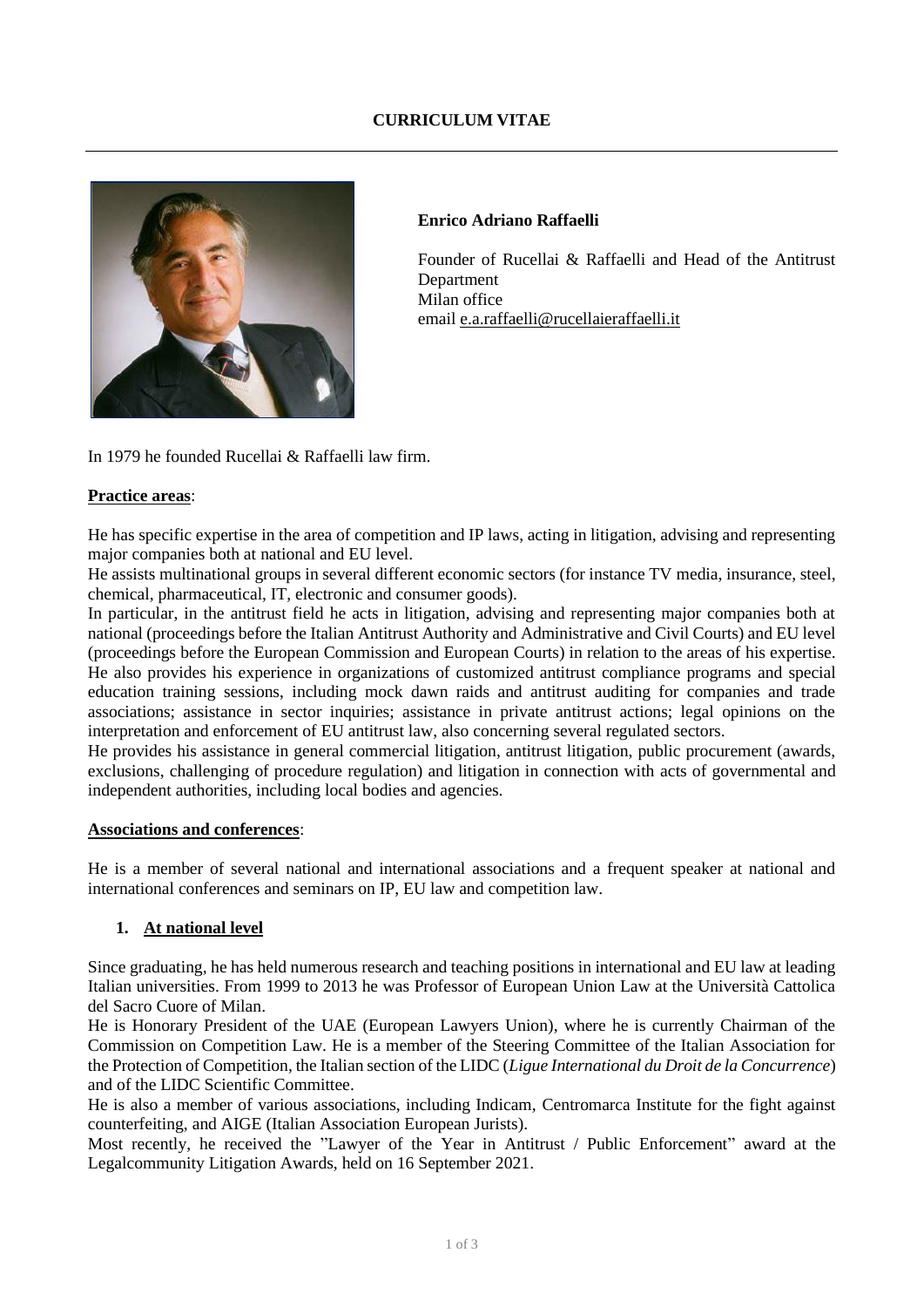National conferences include:

- − VI conference of the Italian Antitrust Association, *"I Principali Sviluppi nel Diritto della Concorrenza dell'Unione Europea e Nazionale*", 21-22 October 2021;
- − Webinar in the CTE Economic Advanced Training Course "*Private antitrust enforcement e consulenza tecnica d'ufficio nella prospettiva dell'avvocato*", 23 June 2021;
- − Webinar in the Specialisation Course in European Union Law "*La tutela giurisdizionale: Il ruolo del giudice nazionale e dell'avvocato*", 25 June 2020;
- − "*I rapporti tra diritti di proprietà industriale e antitrust*", webinar in the Thematic Table "*I brevetti: Standard Essential Patents, contraffazione e regole concorrenziali*", 8 June 2020;
- − Conference "*Il private antitrust enforcement nelle Corti milanesi: una prospettiva europea*", 4 October 2019;
- − Conference "*Antitrust e le piccole/medie imprese: un approfondimento pratico*", Assindustria VenetoCentro, 27 settembre 2019;
- − Seminar at the Master in Business Administration of the University of Milan Bicocca, 14 June 2019 "*Antitrust in the pharmaceutical sector: the "strange case" Avastin / Lucentis*";
- − V Conference of the Italian Antitrust Association "*I principali sviluppi nel diritto della concorrenza dell'unione europea e nazionale*", President of the Session "*Programmi di compliance, sanzioni e selfcleaning*" 23-24 May 2019;
- − "*Contratti di distribuzione e diritto antitrust*" in the conference of Confindustria Emilia *"Contratti internazionali di distribuzione: nuove esigenze, nuove soluzioni*", 12 December 2018.

# **2. At international level**

The most important conferences and seminars in recent years have been those held at Fordham University in New York, at the Ilustre Colegi d'Advocats de Barcelona, as well as those held at the Italian Patent and Trademark Office and at the Centre de reserche sur le droit des affaires (Creda) in Paris.

Da ultimo "*46th Fordham Conference on International Antitrust Law and Policy*", Fordham University, New York, 11 e 12 settembre 2019.

He is also member of INTA (International Trademark Association), AIPPI (International Association for the Protection of Industrial Property) and LES (Licensing Executive Society).

Since 1992 he has been promoting the organisation of all editions of the biennial UAE conference in Treviso "*Antitrust between European law and national law*"; the XV edition will take place on 16/17 June 2022.

# **Recent publications**

He is the author of several publications on Antitrust.

# **1. At national level**

- − "*Private antitrust enforcement after Damage Directive*" in "*Il private antitrust enforcement nelle Corti milanesi: una prospettiva europea*", GAM and Eurojus.it, special issue, June 2020;
- − "*Antitrust, la pandemia riscrive le regole della concorrenza*" in Italia Oggi, 25 May 2020;
- − "*Il private antitrust enforcement dopo la Direttiva Danni: troppi problemi ancora irrisolti?*", in Federalismi.it, n. 14, 17 June 2019.
- − "*La prova nel private antitrust enforcement*" in "I Venerdì dell'antitrust Politiche antitrust ieri, oggi e domani", Università Cattolica, Milan, 27 May 2016, Giappichelli, 2018;
- − "*Le nuove frontiere della concorrenza sleale*"*,* in atti del Convegno AIGLI "*Forum shopping e concorrenza sleale*" - Catania, 17 - 20 September 2015.

# **2. At international level**